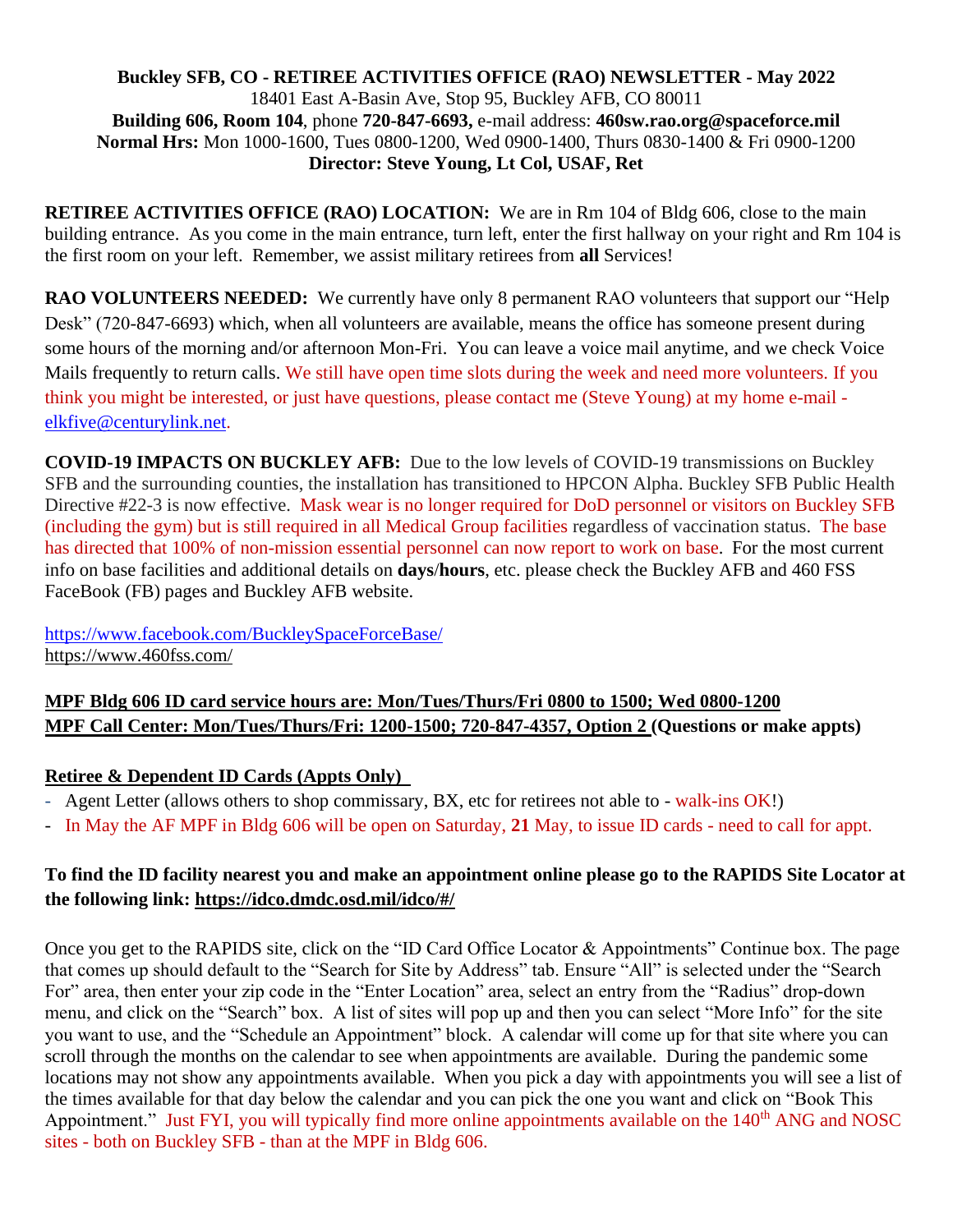**OBSERVANCES IN MAY:** 1 - Silver Star Service Banner Day; 6 - Military Spouses Appreciation Day; 8 - VE Day; 21 - Armed Forces Day; 22 - Maritime Day.

**DENVER VETERANS JOB FAIR:** On Thursday, 5 May, there is a Veterans Job Fair at Empower Field at Mile High from 1100-1500. The event is sponsored by the DAV and RecruitMilitary and as of this writing there are over 50 vendors registered to attend. You can get additional information, and register to attend, at the following link: [Find a job at the Denver Veterans Job Fair 2022-05-05 | RecruitMilitary](https://success.recruitmilitary.com/events/denver-veterans-job-fair-may-5-2022)

**OLDER ADULT WELLNESS FAIR - LAKEWOOD:** On Friday, 20 May, from 0815-1330, an Older Adult Wellness Fair will be held at the Charles Whitlock Recreation Center in Lakewood. You can learn about local resources and services at this free event. Over 40 vendors will be attending to share resources for ages 55+. This event is open to older adults, caregivers and family members. Registration is recommended but not required and you can sign up on the following website: [Older Adult Wellness Fair -](https://www.lakewood.org/Government/Departments/Community-Resources/Recreation/Recreation-Events/Older-Adult-Wellness) City of Lakewood For more information you can call 303-987-4800.

**SENIOR LIFE EXPO - DOUGLAS COUNTY:** On Thursday, 30 June, from 1300-1700 at the Douglas County Events Center there is a free Senior Life Expo. You can meet with senior organizations and businesses associated with housing, home care, insurance, transportation, estate planning, assistance and services, etc. There will be seminars on vision and hearing loss, senior living, insurance, navigating senior care, long-term health care, etc. This even is organized by the Castle Rock Senior Activity Center - 303-688-9498.

**SOCIAL SECURITY OFFICES RESTORE IN-PERSON VISITS:** As of 7 Apr, Social Security offices restored in person services, including for people without an appointment. They strongly encourage people who can to continue using their online services at [www.socialsecurity.gov,](http://www.socialsecurity.gov/) call them, or schedule appointments in advance rather than walking in without an appointment. Those without appointments may well encounter delays and longer wait times. Offices tend to be the busiest first thing in the morning, early in the week, and during the early part of the month.

These offices are continuing to require some safety measures including masking, physical distancing, and selfhealth checks for COVID-19 symptoms. They will provide masks to the public and employees if they need them.

As social security transitions to a new modern phone system, some people may experience a busy signal or be unintentionally disconnected from their call. They recommend people call when their National 800 Number may be less busy, such as before 1000 or after 1600 local time or later in the week. As with the offices, phone waits are generally shorter later in the month.

**DD-214s FOR CO NATIONAL GUARD PERSONNEL:** For discharged/retired Colorado Army and Air National Guard personnel the Colorado Department of Military and Veterans Affairs (DMVA) should be able to provide a copy of any paperwork in their record (DD-214s etc.). You can call or fill out a digital request for these documents. Personnel File general inquiries should be sent to [archives@dmva.state.co.us](mailto:archives@dmva.state.co.us) For additional information and instructions on how to submit requests you can visit the website at [Services | Department of](https://dmva.colorado.gov/services)  [Military and Veterans Affairs \(colorado.gov\)](https://dmva.colorado.gov/services) There are other ways to get copies of your records as well, such as the National Archives [\(https://www.archives.gov/veterans/military-service-records/locations](https://nam12.safelinks.protection.outlook.com/?url=https%3A%2F%2Fwww.archives.gov%2Fveterans%2Fmilitary-service-records%2Flocations&data=04%7C01%7C%7Ccaae8adfd80445b6241c08da17d96658%7C84df9e7fe9f640afb435aaaaaaaaaaaa%7C1%7C0%7C637848519873005677%7CUnknown%7CTWFpbGZsb3d8eyJWIjoiMC4wLjAwMDAiLCJQIjoiV2luMzIiLCJBTiI6Ik1haWwiLCJXVCI6Mn0%3D%7C3000&sdata=KalozDizCdimJAiB2oduCCh%2BUBogRBO70Be540Ka%2F40%3D&reserved=0) ), milConnect [\(milConnect \(osd.mil\)\)](https://milconnect.dmdc.osd.mil/milconnect/), etc.

**DOD INSTRUCTION 1336.01 - CERTIFICATE OF UNIFORMED SERVICE (DD FORM 214/5 SERIES):** On 17 Feb 2022 the Department of Defense (DoD) published an update to DoD Instruction 1336.01, Certificate of Uniformed Service (DD Form 214/215 Series). According to the instruction, this will provide "The uniformed services member, excluding members of the Commissioned Corps of National Oceanic and Atmospheric Administration, … with a clear, concise summary of each discrete period of active service, and Reserve Component service as applicable, with the uniformed services at the time of transfer between Services, release, discharge, transfer to another component of a Service, or other change of status. This includes relevant data regarding the member's service and the circumstances of termination, except as limited in this issuance." My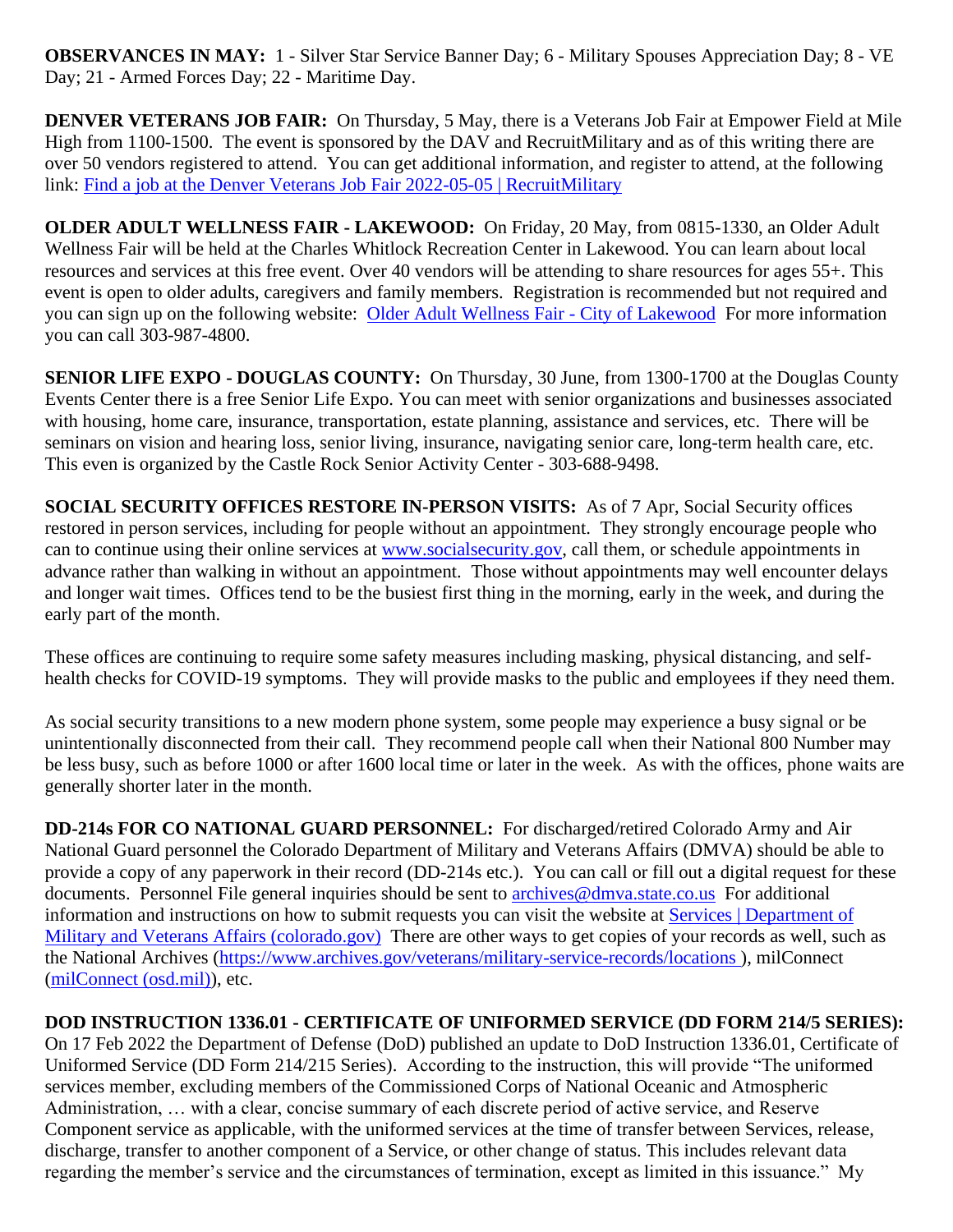understanding is this should provide all National Guard and Reserve Component Service members with Federally recognized service documents that will encompass their entire service time and allow them to access the Veteran benefits and entitlements they have earned.

**VETERANS AFFAIRS (VA) HOME HEALTH CARE PROGRAMS:** The VA offers quite a few different programs related to home health care for veterans, and also some geared toward support of the veteran caregiver in the home. To qualify for any of these programs the veteran must first be registered with the Veterans Health Administration (VHA). To get registered for VHA and enroll in the system, you need a copy of your DD-214, a completed VA Form 10-10EZ (Application for Health Benefits) and a valid ID. No medical records are necessary. If the veteran does not have a DD-214 one can be requested with the help of a Veteran Service Officer (VSO), the National Archives, or other avenue.

 There are some general numbers at the Rocky Mountain Regional VA Medical Center you can call for assistance in this area. For a **new** home healthcare (HHC) request, you should start with your primary care team - their main number is 303-399-8020, Option 2. If you already have HHC and want to talk to the HHC Coordinators, they can be reached at 303-329-8500.

 Below is a general list of these programs we got from the Rocky Mountain Regional VA Medical Center. We have a paper summarizing each of these programs if you are interested.

Community Adult Day Healthcare (CADHC) Program (Vet's Club); Community Living Center (CLC); Community Nursing Home (CNH) Program; State Veterans Home (SVH); Home Based Primary Care (HBPC) Social Work: Denver Metro and Southern Colorado (2 locations); Medical Foster Home (MFH) Program; Program for All Inclusive Care for the Elderly (PACE) Program; Tele Geriatrics; Tele Palliative Care; and Veteran Directed Care (VDC) Program.

**NEW VETERANS AFFAIRS (VA) PRESUMPTIVE CONDITIONS:** Since 2021 the Department of Veterans Affairs has begun processing service-connected disability claims for six new presumptive conditions related to environmental exposures during military service. In May 2021, VA started implementing provisions of the William M. Thornberry National Defense Authorization Act for Fiscal Year 2021, adding bladder cancer, hypothyroidism and Parkinsonism to the list of medical conditions presumptively associated with exposure to Agent Orange. A few months later VA added asthma, rhinitis and sinusitis (to include rhinosinusitis) on a presumptive basis based on particulate matter exposures during military service in Southwest Asia and certain other areas.

Any Veteran who was previously denied service-connection for any of these six conditions, but had symptoms manifest within 10 years of military service, would need to file a supplemental claim. Officials advise using VA Form 20-0995, Decision Review Request: Supplemental Claim, when filing. The claim form should include the name of the condition and specify that the condition is being claimed because of in-service exposure to environmental hazards. We would suggest anyone wishing to file such a claim contact a local Veteran Service Officer (VSO) for assistance. For more information about VA benefits and eligibility, or how to file a claim, veterans and survivors can visit VA's website at [http://www.va.gov](http://www.va.gov/) (or call toll-free at 1-800-827-1000), contact one of the Veterans Benefits Advisors on Buckley SFB or reach out to a local VSO.

**NAVY SHIFT COLORS:** The Spring-Summer 2022 issue of Shift Colors can be found at the link below. This document is the Navy version of the Air Force "Afterburner" and has lots of great articles, website links, phone numbers, etc. [Shift Colors \(navy.mil\)](https://www.mynavyhr.navy.mil/Media-Center/Publications/Shift-Colors/) Links to all the Service newsletters are on the Buckley SFB RAO website.

**NEWCOMER FUNERAL HOME PRE-PLANNING WORKSHOP:** On Thursday, 12 May, at 0900 and 1200 Newcomer Funeral Home is offering a pre-planning workshop on funeral needs at the Sunrise Sunset restaurant in Lakewood. You can get breakfast or lunch on them, and the workshop is free. They would like you to register for the event so they can get a headcount and you can do that using the following link: <https://www.newcomerdenver.com/Event/workshop512>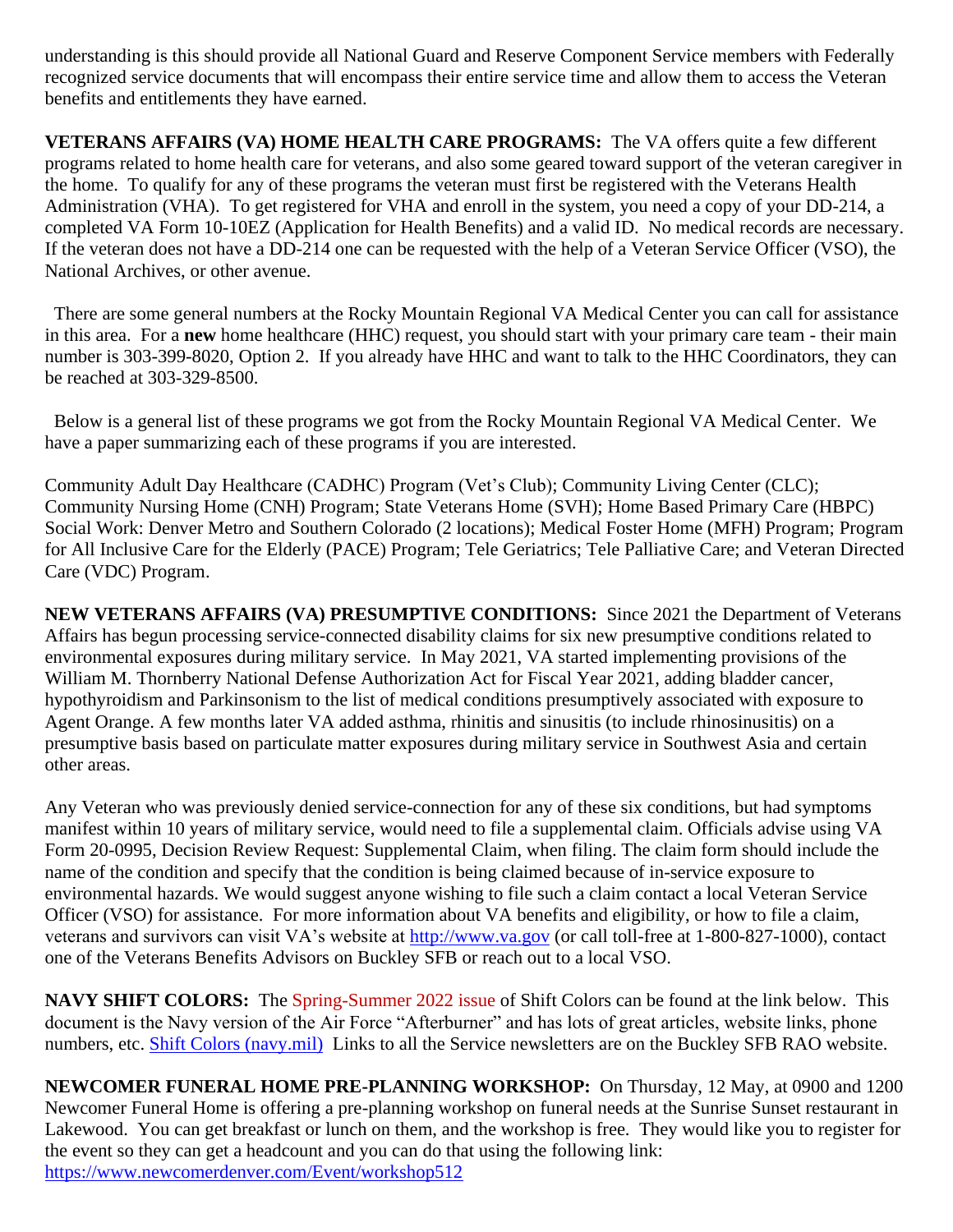**COMMISSARY/EXCHANGE PARKING LOT WORK:** Many of you probably recall the base started a project last year to take care of holes, cracks, etc. in the parking lot by the commissary and Exchange which had large portion of the parking lot blocked off and led to fairly lengthy walks to get to the pharmacy, commissary, etc. The base is now hoping to complete this project from 2-31 May and it will basically be the lot in front of the BX so it should not be an issue for pharmacy customers.

**COMMISSARY SIDEWALK SALE:** The commissary will be having a sidewalk sale on 5, 6 and 7 May for those interested.

**UPCOMING FORCE SUPPORT SQUADRON BASE ACTIVITIES:** Below is a list of events on base that may be of interest to retirees. You can check with Facebook or FSS for final dates and details as the time gets closer. <https://www.460fss.com/> and the 460<sup>th</sup> Force Support Squadron (Facebook page) 460th Force Support [Squadron | Facebook](https://www.facebook.com/460FSS/)

### Drive-In-Movies (Apr-Oct)

**Patriot Fest - 25 Jun** (Food and fun activities prior to the main event. The main act is The Band Perry with openers John Michael Montgomery and Lindsay Ell. Event times still TBD. Free to all that can access the base.)

**CIVIL AIR PATROL VOLUNTEER OPPORTUNITIES:** Some retirees may be interested in the Civil Air Patrol (CAP) as another way of continuing service to the nation and community. CAP was founded in December 1941 and its members contributed to the war effort in various ways. Congress made CAP the official auxiliary of the Air Force by law in May 1948 with missions in emergency services, cadet programs, and aerospace education. USAF designated CAP as part of the "Total Force" in August 2015. CAP headquarters are at Maxwell AFB.

All CAP members are **unpaid** volunteers. Many senior members opt to wear a distinctive version of the AF uniform, fly CAP aircraft, participate in ground search and rescue and federal and local emergency relief operations, and national security related missions. CAP has senior, cadet, and composite squadrons. Senior squadrons conduct flying missions using CAP aircraft. Cadets age 12 and above are provided experiences and training in aerospace related activities, community services, military drill and ceremonies, and cyber security activities.

The CAP Mile High Cadet Squadron (MHCS) is one of 37 CAP units in Colorado It meets weekly on Buckley SFB and currently has 32 senior members and cadets. MHCS cadets are presently involved in aircraft ground school and emergency services training, and most have had orientation flights in CAP aircraft. The cadets have also had experience constructing and launching high-altitude balloons and rockets, provided support for numerous Buckley events, conducted the annual Wreaths Across America commemoration, competed in the AF Association CyberPatriot program, and provided color guards at community functions. Future projects include training in operation of drones and construction of an autonomous glider. MHCS members have also helped with assembly and distribution of personal protective equipment during the recent pandemic and provided crowd-sourcing support for FEMA following Hurricane Ida.

MHCS is always looking for additional members. Cadet applicants must be 12 to 18 years old or have satisfactorily completed fifth grade. Cadets must maintain at least a passing grade in school and adhere to USAF dress and appearance standards. Senior members must be at least 18, have at least a high school diploma or GED equivalent, and complete an FBI record check. Contact MHCS Squadron Commander CAP 1<sup>st</sup> Lt Elaine Stewart at 720-319-4991 or via email at [elaine.stewart@cowg.cap.gov](mailto:elaine.stewart@cowg.cap.gov) for more information. Detailed information on CAP can be found at the national [www.gocivilairpatrol.com](http://www.gocivilairpatrol.com/) website.

**ALL VETERANS HONOR GUARD VOLUNTEER OPPORTUNITIES:** When someone serves their country honorably in the military, they are entitled to Final Military Honors at their funeral. During this ceremony there is a '21-gun salute', "TAPS" is played, and a folded U.S. flag is presented to the next of kin. The beginning of The All Veterans Honor Guard goes back to 1994. For over 25 years they have attended over 20,000 funerals to honor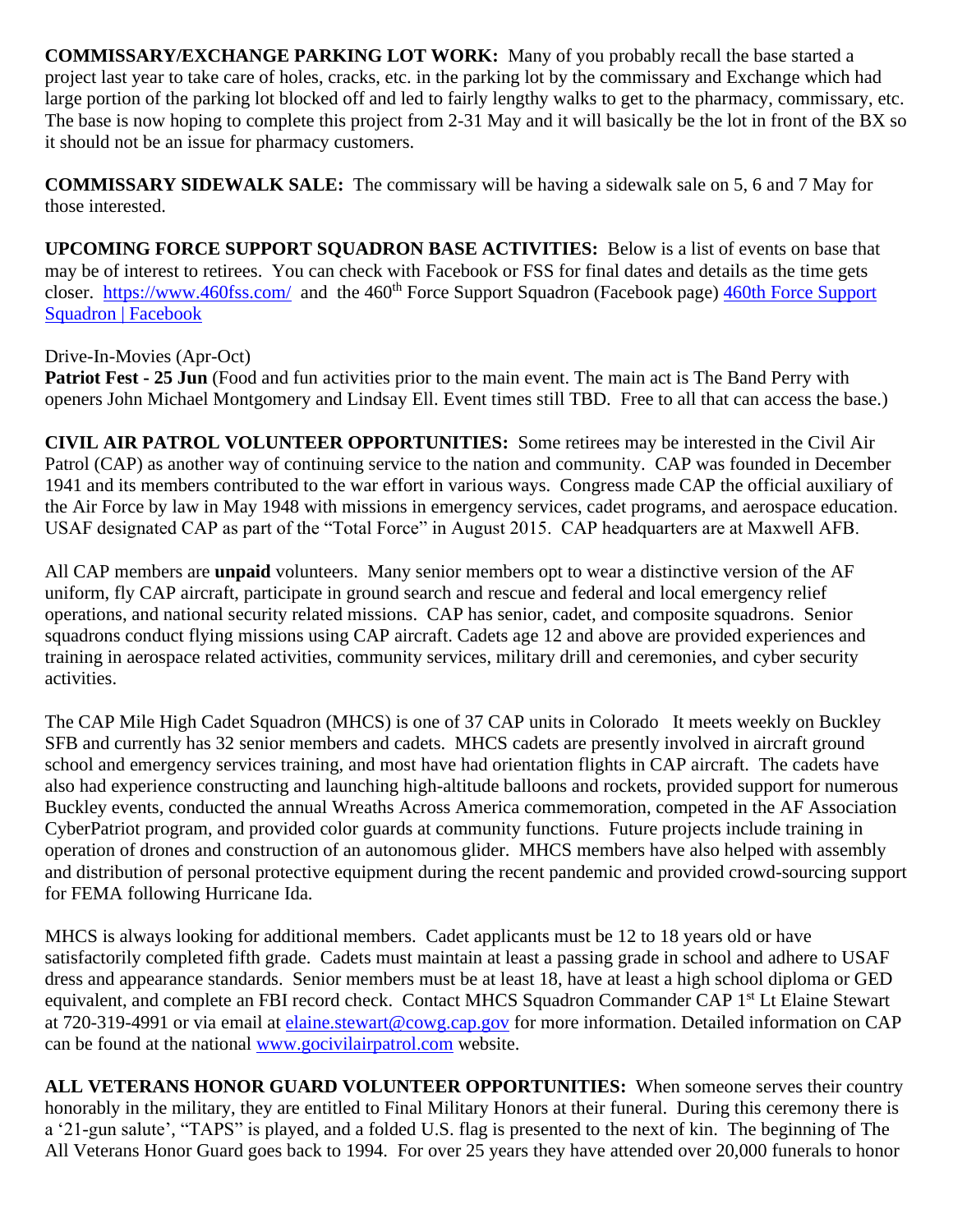our deceased brothers and sisters. Last year, 2021, they provided this service to 1,554 veterans. This organization is in desperate need of volunteers. The combined total of their five teams is currently less than 80 people.

 To be on an honor guard you must be a Veteran (by law). Since most funerals take place on weekdays, they primarily look to vets who are of retirement age. While it would be great to have younger veterans to help, they realize family and jobs take priority. Your commitment is typically just a couple days each month.

 Some answers to the most common questions they receive: 1) They provide the uniforms and training; 2) 99.99% of the services take place at Ft Logan National Cemetery; 3) One day you may have only one funeral and the next day you may have 11 (that is the current record for services in a single day); 4) They provide services regardless of the weather; 5) They generally start everyone on the rifle detail (they use WWII M1's); 6) No one receives any compensation; and 7) Everyone is equal and is accepted equally as part of the team.

Just FYI, on Tuesday, 14 Jun, Hungry Howie's Pizza (15084 E Mississippi Ave, Aurora) will be hosting a fundraiser for the All Veterans Honor Guard. Ten percent of all sales that day will be given to the Honor Guard to purchase uniforms for the volunteers and to repair/maintain the WWII weapons that their teams use.

 If you are interested in the All Veterans Honor Guard, or just want additional information, please contact Kathy Kraski: 303-523-0533 (cell), 303-660-9138 (home phone) or [honorguard@allveteranshonorguard.org](mailto:honorguard@allveteranshonorguard.org) She will be happy to answer your questions and arrange an opportunity to meet at Ft Logan National Cemetery so you can see what they do and meet some of the team.

**WOMEN VETERANS APPRECIATION LUNCHEON:** On Saturday, 25 Jun, from 1100-1500 there is a Women Veterans Appreciation Luncheon at the Central Christian Church (3690 E. Cherry Creek South Dr, Denver 80209). The event is put on by the American Legion Auxilliary of District Six and is open to all women veterans. Women veterans will get a free mail but any guests of theirs will pay \$15. You can "register" with Ms. Edrie O'Brien but e-mailing her with the number of veterans in your party attending and the number of guests who will be paying. You can e-mail her at [edrieobrien@comcast.net](mailto:edrieobrien@comcast.net) with questions. For women veterans, if you wish to have your biographical information included in a Program Book you can fill out a form and forward it to Donna Thompson [\(madprez2468@outlook.com\)](mailto:madprez2468@outlook.com) OR 2668 E. Geddes Pl., Centennial, CO 80122 by June 1, 2022. One of these ladies can provide you with the required form. 12 Jun marks the 74<sup>th</sup> anniversary of the signing of the "Women's Armed Services Integration Act" signed by Harry Truman.

**TRICARE QUALIFYING LIFE EVENTS (QLEs):** When life changes for TRICARE beneficiaries, their health plan options may also change. These types of changes are called TRICARE Qualifying Life Events, or QLEs. A QLE may allow families to enroll in or change their health plan coverage outside the normal open enrollment season. A [tookit](http://www.health.mil/qletoolkit) is now available with QLE information and resources, including graphics, screensavers, Q&As, TRICARE 101, a video, and more. These tools can help answer many questions you might have about QLEs, from what they are to what actions need to be taken. Here is a link to the Toolkit on the Military Health System website: [Qualifying Life Events Toolkit | Health.mil](https://www.health.mil/Military-Health-Topics/MHS-Toolkits/QLE-Toolkit)

**PRE-NEED DETERMINATION OF ELIGIBILITY FOR BURIAL IN A VA CEMETERY:** You can apply to find out in advance if you can be buried in a VA national cemetery. This is called a pre-need determination of eligibility and it can help make the burial planning process easier for your family members in their time of need. To be eligible, one of the following must describe you:

- A Veteran who didn't receive a dishonorable discharge when you separated from the military, **or**
- The spouse or dependent child of a service member or Veteran, even if the service member or Veteran has already passed away, **or**
- In some cases, the adult dependent child of a service member or Veteran (if you aren't married)

The VA bases their decision of whether or not you qualify for burial in a VA national cemetery on your service history, or the service history of the Veteran or service member who's sponsoring your application for burial as a spouse, surviving spouse, or unmarried adult child.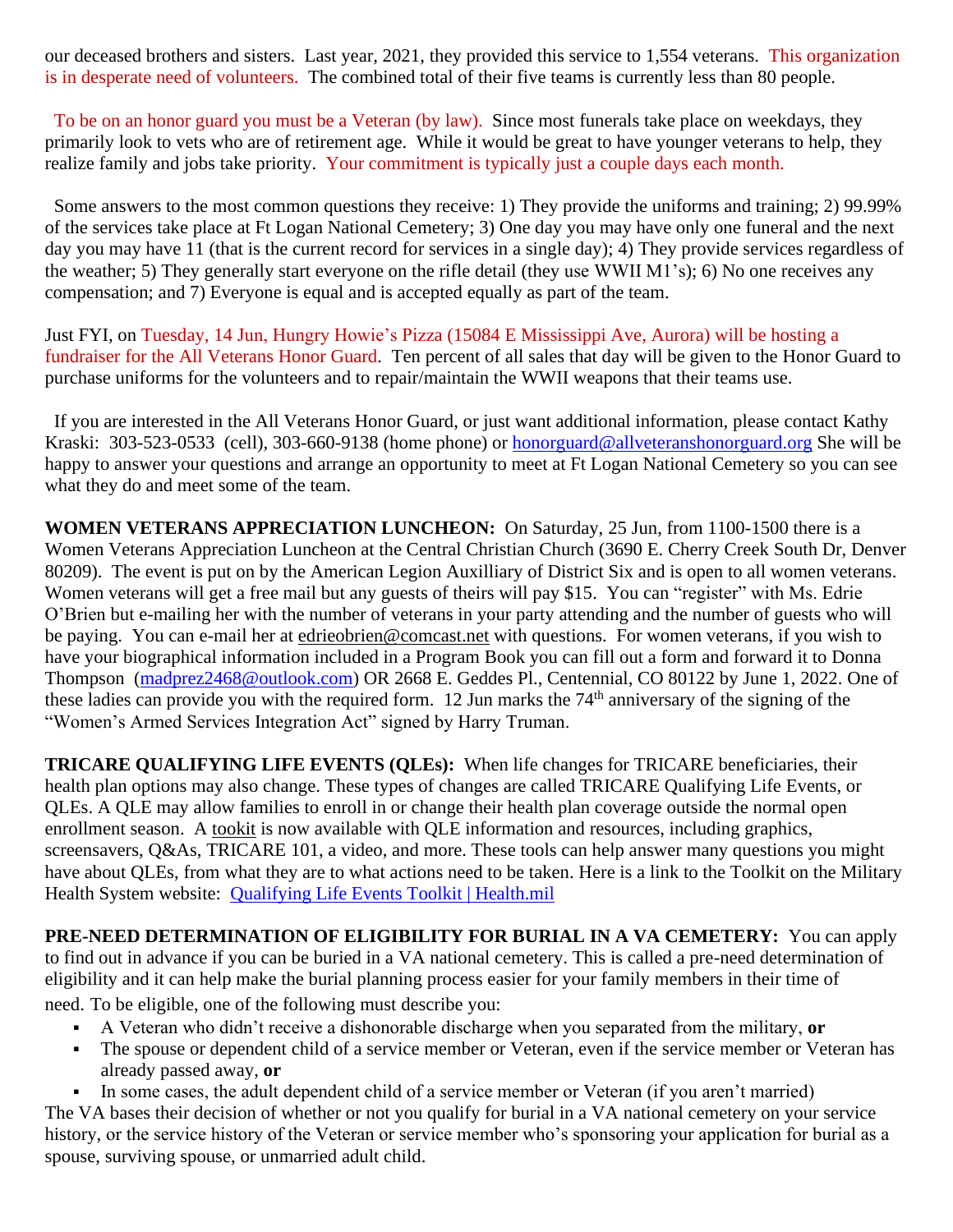The application process describe here is only for VA national cemeteries. If you'd like to be buried in a state or tribal Veterans cemetery, contact that specific cemetery ahead of time to find out about their pre-need program. Some state Veterans cemeteries require that you live in that state or have other rules around eligibility. You can apply for a pre-need determination of eligibility from VA and also from a state or tribal Veterans cemetery. This application also doesn't apply to Arlington National Cemetery or the United States Soldiers and Airmen's Home National Cemetery. If you'd like to be buried in either of these Department of the Army cemeteries, please call [877-907-8585,](tel:+18779078585) Monday through Friday, 0800 to 1730. ET, and Saturday, 0900 to 1300 ET. Getting a pre-need determination of eligibility doesn't guarantee you'll be buried in a **specific** VA national cemetery as reservations aren't taken at **any** VA national cemetery. However, you can specify where you prefer to be buried so the VA can try to help fulfill your final wishes.

To apply, you'll need your (or your sponsor's):

- Social Security number
- Date and place of birth
- Military status and service history (like service dates, discharge character, and rank, commonly found on the DD214 or other separation documents)
- **•** Discharge papers (DD214 or other separation documents)

If you don't have all the required documentation, you can still apply and the VA may be able to assist in locating the missing documents. If both you and your spouse are applying you both need to complete an application. If you're applying as a spouse, surviving spouse, or unmarried adult child, you'll also need your personal information, including your Social Security number. If you're applying on behalf of someone else, you'll also need supporting documents showing you have the authority to apply for that person. You'll need to fill out one of these forms: VA Form 21-22 or VA Form 21-22a.

To apply, fill out an Application for Pre-need Determination of Eligibility for Burial in a VA National Cemetery (VA Form 40-10007). If you need help filling out the form, you can call the VA toll-free hotline at [800-535-1117](tel:+18005351117) or contact a Veterans Service Officer (VSO). You can find a nearby VSO using the following link: [Veteran](https://nvf.org/veteran-service-officers/)  Service Officers - [List of Where to Find Help \(nvf.org\)](https://nvf.org/veteran-service-officers/)

**BURN PIT BILL AIMS TO EXPAND VA ACCESS FOR POST-9/11 VETERANS:** The bipartisan Health Care for Burn Pit Veterans Act, passed by the Senate Committee on Veterans' Affairs (SVAC) on 2 Feb, would expand VA eligibility to about 1 million Post-9/11 combat veterans, with the goal of improving access to treatment for conditions stemming from toxic exposure. The bill would open VA health care eligibility for these veterans from five years after discharge to 10 and would also allow for a one-year open enrollment period for any Post-9/11 combat veterans outside that 10-year window. The bill is the first in a three-phase plan to expand benefits. The second phase would involve the creation of a "new, transparent process" for the VA in determining what illnesses can be presumptively connected to toxic exposure, while the third phase would provide "overdue benefits to thousands of toxic exposure veterans who have been long ignored or forgotten." The bill also requires several studies related to toxic exposure, including one on mortality rates of veterans who served in Southwest Asia during the Persian Gulf War. It would increase VA reporting requirements and outreach efforts on toxic exposure and require the VA provide a toxic exposure screening for all veterans during medical visits.

**END OF LIFE PLANNING:** This is a subject we in the RAO bring up periodically. We get quite a few calls from the surviving spouses when their military retiree spouse passes away, and most find very little planning was done that would help them deal with all the notifications and actions that need to be taken. Most people would list a will, a trust, an advance directive, a DNR (do not resuscitate) order, and a durable power of attorney among endof-life documents. However, the list of documents that deal with end-of-life issues is much longer. Deeds to real property, beneficiary declaration for life insurance, the signature card to a bank account, and many others, are all end-of-life documents. They all determine who gets what and through which legal procedure when someone dies. Fortunately, there are many checklists to help create an end-of-life plan available through a number of trustworthy organizations like Veterans Affairs, Military.com, and the RAO. Some are more comprehensive than others, some are free, and some are not. While doing this properly requires a lot of work, we strongly recommend you do some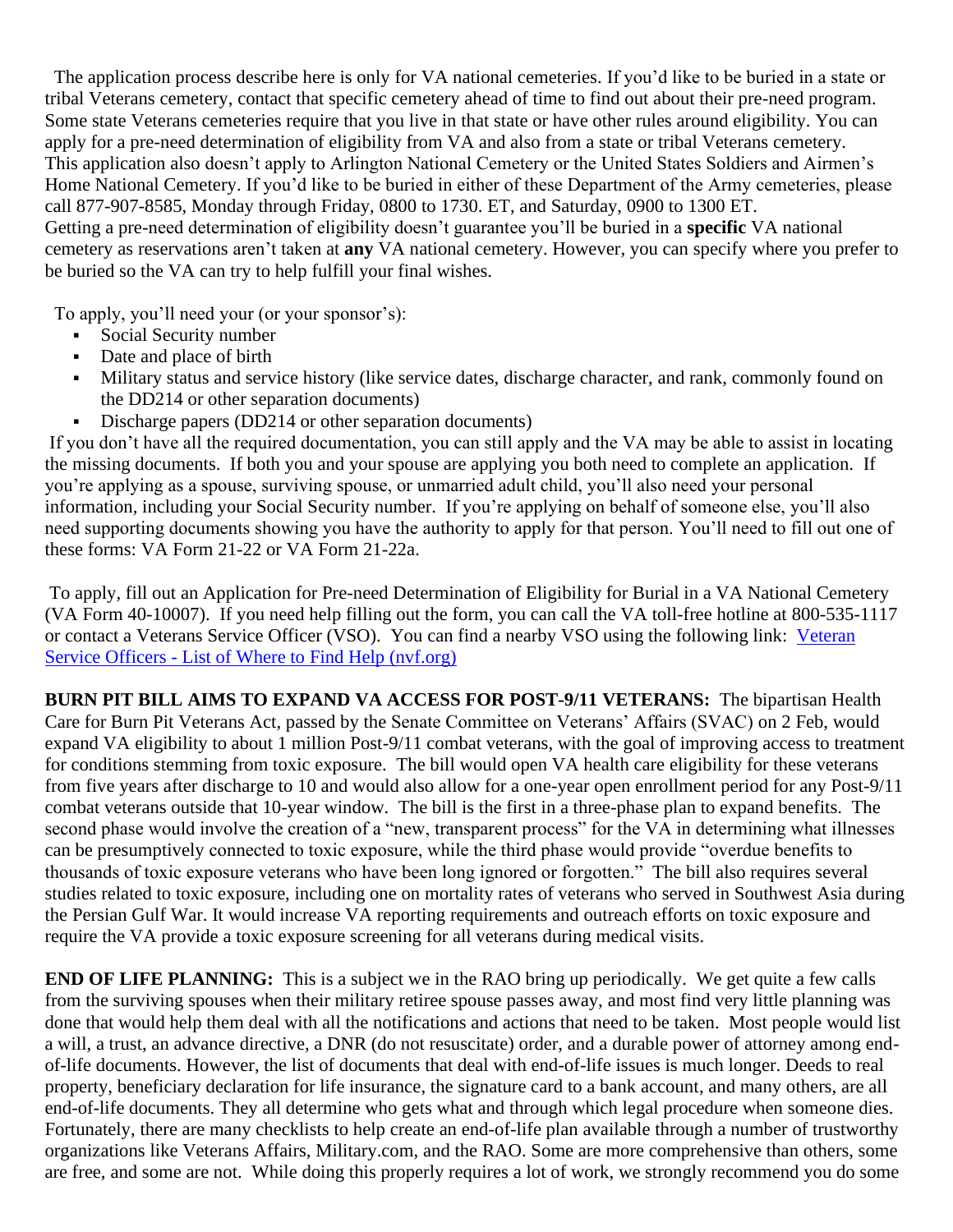research, pick a checklist, or create one of your own, and get to work on completing this project **before** you need it. You may need to consult various professionals - lawyer, accountant, insurance agent, financial advisor, etc. - to help build the plan. Once complete, discuss your plan with those who hold health care proxy, powers of attorney, and other authority over your person and/or property, put documents in a safe place, and make sure those who will need them when you are gone know where they are. We recommend you review, update, redraft, and re-execute documents, lists, and paperwork annually, as needed. You can locate the Buckley SFB RAO End-of-Life checklist on our website: [www.buckley.spaceforce.mil](https://www.buckley.spaceforce.mil/Units/Retiree-Activities-Office/)

**2022 U.S. ARMY RETIRED SOLDIER HANDBOOK:** Produced by Army Retirement Services, the 2022 U.S. Army Retired Soldier Handbook is available for download as a PDF document from the Army Retirement Services website at [https://soldierforlife.army.mil/Documents/static/Post/2022\\_ArmyRetSoldierHandbk.pdf](https://soldierforlife.army.mil/Documents/static/Post/2022_ArmyRetSoldierHandbk.pdf)

**ARMY GRAY AREA RETIREMENTS (GARs):** Army Human Resources Command (HRC) services Retired USAR and ARNG Soldiers processing retirement pay packets and family members with RCSBP. You can reach them at (888) 276-9472 or (502) 613-8950. You can download retirement applications at: <https://www.hrc.army.mil/asset/19367> or email your request to [usarmy.knox.hrc.mbx.tagd-ask-hrc@army.mil](mailto:usarmy.knox.hrc.mbx.tagd-ask-hrc@army.mil) The HRC-GAR website is at<https://www.hrc.army.mil/content/Gray%20Area%20Retirements%20Branch>

**COLORADO PROPERTY TAX EXEMPTIONS FOR SENIORS AND DISABLED VETS:** The Colorado Disabled Veteran Property Tax Exemption is a property tax exemption available to 100% disabled Veterans and Surviving Spouses of 100% disabled Veterans. This is an exemption of the first 50% of the first \$200,000 in actual value of their primary residence.The Colorado State Disabled Veteran Property Tax Exemption is from *January 1 - July 1 for each tax year.* the application has changed from last year and the only acceptable application is the one you find on vets.colorado.gov. The applicant will be sent a letter to the address on the form stating their office has received the application. Once the application has been processed, the applicant will receive a letter of their status update; accepted, incomplete, (denied with explanation) via the US Postal Service. If the application is approved, the application will be sent to the veteran's county assessor of further processing. To assist in this process please include the VA Rating Letter *or the Branch of service medical retirement letter.* Please send applications to 155 Van Gordon Street, Suite 201, Lakewood, CO 80228.

Emailed applications will not be accepted or reviewed due to Personal Identifiable Information (PII) concerns. Veterans who are not rated 100% but are on Individual Unemployability are not eligible for this tax exemption. For other questions, please reach out to Beth Maxwell at 303-914-5832.

There is also a property tax exemption for qualifying seniors. Requirements for eligibility are as follows:

- Applicant must be a senior who is 65 or older or a surviving spouse of a senior who previously qualified for the exemption.
- Applicants must have owned and occupied the property as their primary residence for ten or more years.
- Fifty percent of the first \$200,000 in actual property value is exempt from property taxation.

More information on both of these can be found at the following link: Senior and Veteran Property-Tax Programs | [Colorado Department of the Treasury](https://treasury.colorado.gov/senior-and-veteran-property-tax-programs)

**TRAGEDY ASSISTANCE PROGRAM FOR SURVIVORS (TAPS):** TAPS, is a 24/7 tragedy-assistance resource for anyone who has suffered the death of a military loved one, regardless of the relationship to the deceased or the circumstance of the death. The program provides comfort and care through comprehensive grief services and programs including peer-based emotional support, casework assistance, connections to communitybased care and grief and trauma resources, at no cost to surviving families and loved ones. Since 1994 TAPS has provided compassionate care to all those grieving the death of a military loved one. If you are grieving the loss of a service member, or if you know someone who can use our support, the TAPS 24/7 National Military Survivor [Helpline](https://www.taps.org/join-taps/survivor-helpline/) is always available toll-free with loving support and resources at 800-959-TAPS (8277).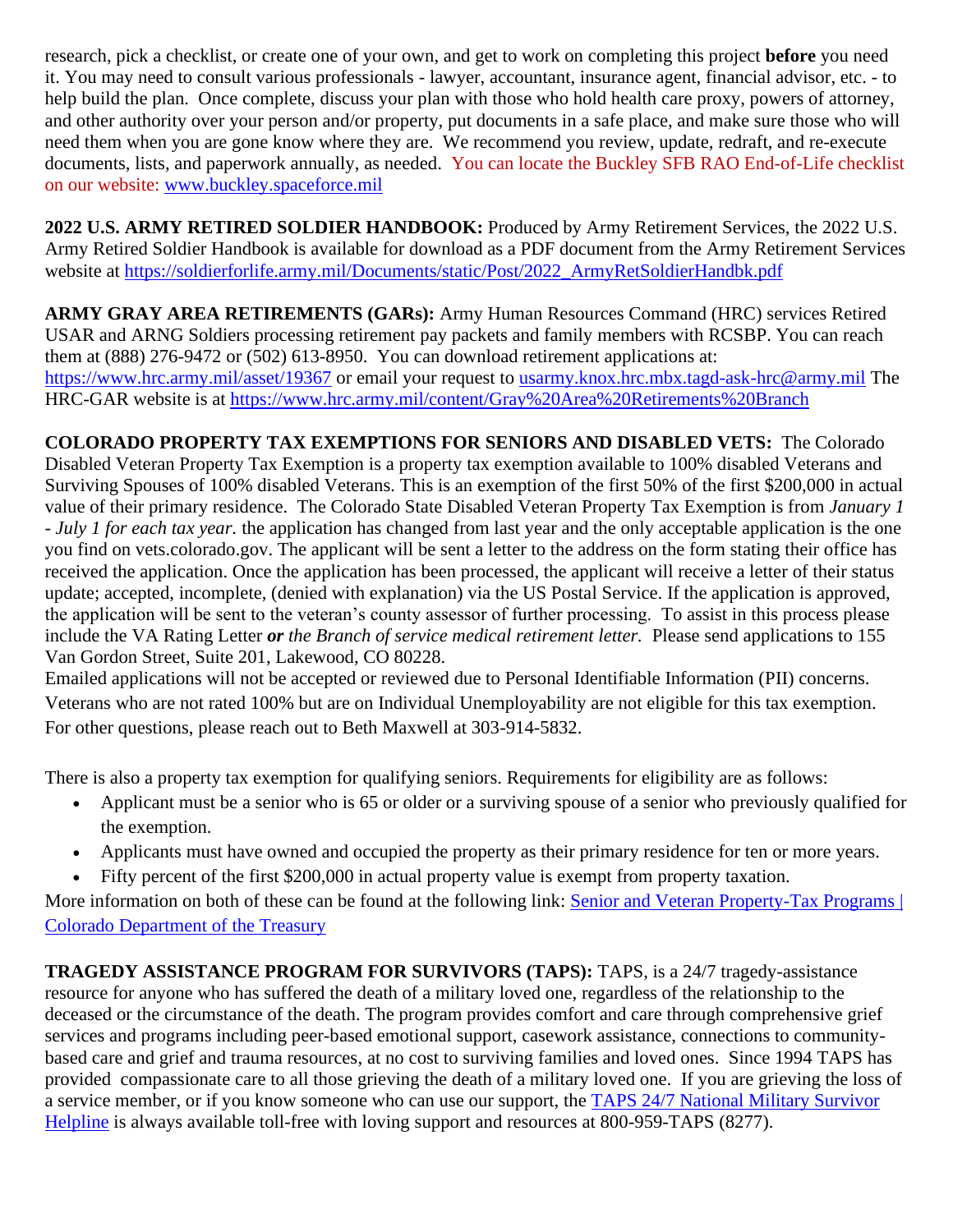**NAVY RESERVE RETIREMENT TRANSITION OUTREACH EVENTS:** Navy Personnel Command's Retirement Transition Outreach (RTO) provides information to Navy Reserve members on the processes and benefits of reserve retirement. Members of the Navy Reserve Component and their spouses at all milestones toward full retirement with pay are invited to attend a FY22 RTO event. Attendance is not mandatory for Reserve members prior to approval of a retirement request. See below for an updated schedule as well as directions for how to register for an available FY22 RTO event.

Reserve Retirement Counseling Session (RRCS): preferred format for most current SELRES, VTU, and IRR. Sat.-Sun., May 14-15, 2022, 0800 EST Sat.-Sun., Sept. 10-11, 2022, 0800 PST Wed., Sept. 14, 2022, 0800 CST

Retirement Awareness Workshop (RAW): preferred for those seeking detailed retirement preparations. Tues.-Thurs., May 3-5, 2022, 0800 CST (hybrid option: virtual/in-person)

Reserve Retirement Waypoint (RRW) Events: preferred for those retiring with pay within two years. Tues., Jun. 21, 2022, 1800 CST Tues., Sept. 20, 2022, 1800 CST

Register here:

FY22 RTO Registration via FLANK SPEED Microsoft Forms:<https://forms.osi.apps.mil/r/iukurzfztP> Or, email the RTO Team to request registration for a specific FY22 RTO event: [pers-9\\_RTO@us.navy.mil](mailto:pers-9_RTO@us.navy.mil)

Registration will be limited to 150 participants per event. Top priority will be given to Navy Reserve members who will be eligible for retirement with pay in less than 24 months, and to currently serving members who will soon reach their notice of eligibility milestone (20 qualifying years). The RTO event team will provide event joining link and instructions, plus read-ahead materials, via email to registered participants prior to the event. Please note, questions about individual records or request packages will not be addressed by the RTO team including during events.

Please visit the RTO webpage on MyNavy HR for more information about RTO events: [https://www.mynavyhr.navy.mil/Career-Management/Reserve-Personnel-Mgmt/Reserve-Retirements/Retirement-](https://www.mynavyhr.navy.mil/Career-Management/Reserve-Personnel-Mgmt/Reserve-Retirements/Retirement-Transition-Outreach/)[Transition-Outreach/](https://www.mynavyhr.navy.mil/Career-Management/Reserve-Personnel-Mgmt/Reserve-Retirements/Retirement-Transition-Outreach/)

**PHARMACY VOLUNTEERS NEEDED & LINE RECOMMENDATIONS:** The Buckley SFB Pharmacy is in dire need of volunteers, and they asked me to advertise that in our newsletter. Volunteers will need to be fully vaccinated and may need to complete some training. Anyone interested in more information can call the pharmacy at (720) 847-9355 (Option 4, then Option 3) to inquire or to get started. In addition, for those who have trouble standing while waiting for a prescription pick-up in the lobby, they highly recommend you use the drive thru. Prior to COVID, the drive-thru was strictly pick-up only but that is no longer the case. Everything you need from the pharmacy can now be accomplished using the drive thru.

**PHARMACY HOURS:** As of 1 Jan, the pharmacy implemented the following new hours: Mon-Fri 0800-1700. In addition, they will be closed on the second Wed of each month for a Training Day (11 May for this month). They will also be closed on 26 May at 1130 (Wingman Day), 27 May (Family Day) and 30 May (Memorial Day). When there is delayed reporting for non-mission essential personnel the pharmacy will open 30 minutes **after** the Report No Earlier Than time. Please remember holidays, family days, etc. can impact these hours so you can always check the Buckley SFB Facebook page for the latest info on hours.

**PHARMACY - PATIENT ADVOCATE E-MAIL ADDRESS:** As you know, pharmacy patient advocates are available to hear your comments and concerns related to pharmacy operations. There are forms available in the pharmacy for you to submit comments to them, but with the pandemic you don't have access to those. The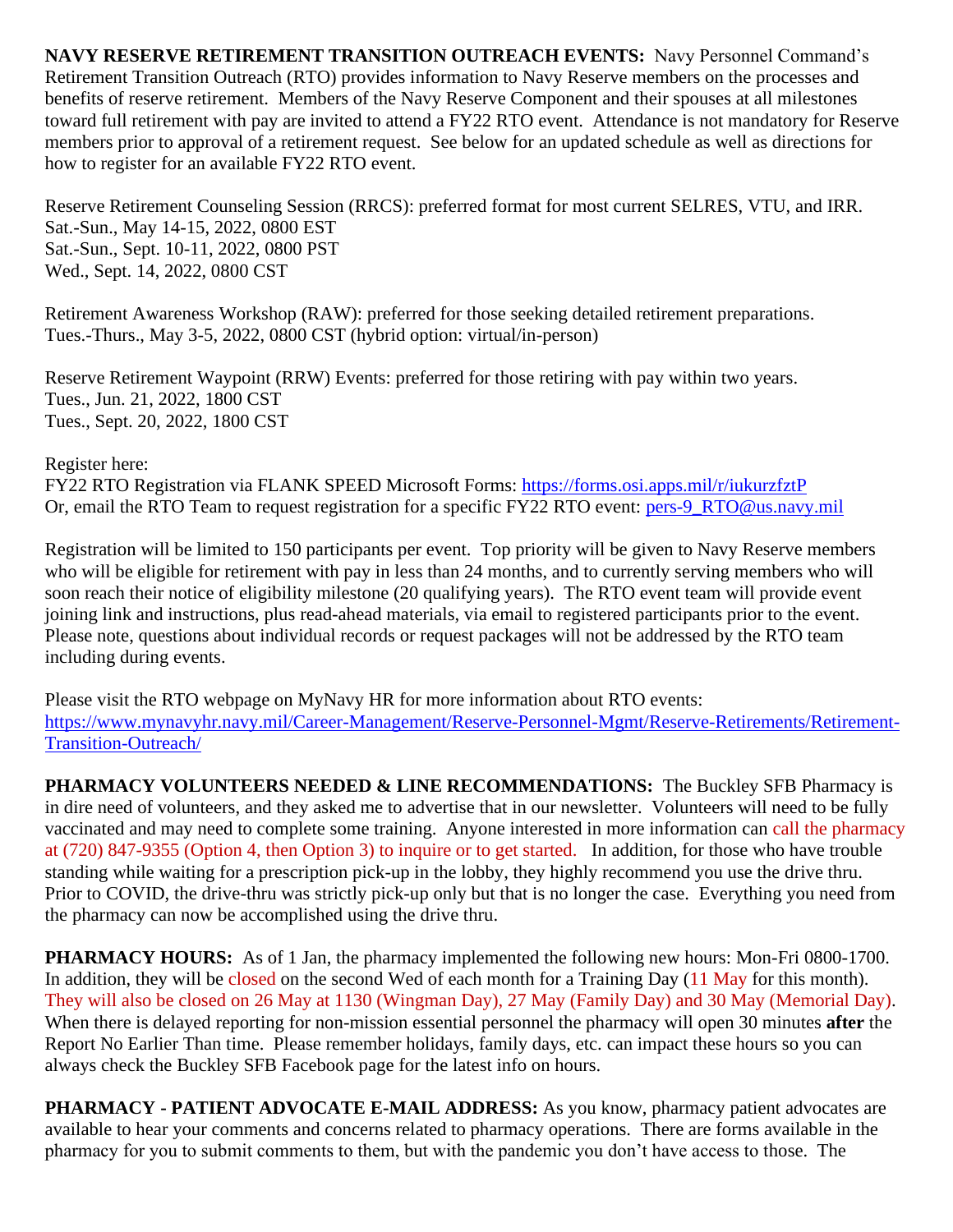pharmacy has established an e-mail inbox for the patient advocates so you can now e-mail them directly at the pharmacy patient advocate org box: [usaf.buckley.460sw-mdg.mbx.pharmacy-patient-advocate@mail.mil](mailto:usaf.buckley.460sw-mdg.mbx.pharmacy-patient-advocate@mail.mil) .

**MY AIR FORCE BENEFITS WEBSITE:** While the site is mainly focused on active-duty folks, there is a **lot** of information on there of interest to retirees/surviving spouses as well. The site has about 180 fact sheets on various benefits and a section for "Transition and Retirement Planning." If you look under the "Benefit Library" tab (top left of the page), and click on the "Resource Locator" link, you can then click on CO (or any other state) to see a wealth of information on resources in your state (with base specific resources as well). I strongly encourage you to check out this website. [Home | An Official Air Force Benefits Website](https://www.myairforcebenefits.us.af.mil/) (af.mil)

**LEGAL OFFICE OPEN FOR "LIMITED SERVICES" FOR RETIREES & DEPENDENTS:** Legal is once again providing **limited** legal assistance services for military retirees and their dependents. W**ills** for retirees and dependents will **only be done on Thursdays of each week from 1300 to 1500 and you must have an appointment**. For notary services and powers of attorney, walk-ins for retirees are available on Mondays and Wednesdays from 0800-1200. Retirees have the option of conducting their legal assistance appointment by telephone or in person. Legal expects the will appointments to fill up very quickly and they will **not** have a "waitlist." Thus, legal may ask that retirees call back in 2-3 weeks to check for open appointments once they are booked for several weeks. Prior to scheduling an appointment for a will, medical directive or power of attorney, legal will **require a ticket #** or worksheet, as well as your DoD ID Number which is located in the lower right front of the old (DD Fm 2) ID card (10-digit number). You can obtain a ticket # from the AF legal assistance website at [U.S. Air Force Legal Assistance](https://aflegalassistance.law.af.mil/lass/lass.html) (AFLASS) when you go to the site to fill out the required information for whatever document it is you want completed. If you call legal to make an appointment, they will **not** give you an appointment unless you have the ticket number issued by the website. For any questions call base legal at 720- 847-6444.

**HOW TO CREATE A MYPAY ACCOUNT WITH DEFENSE FINANCE & ACCOUNTING SERVICE (DFAS):** If you don't have a MyPay account with DFAS I recommend you create one. With your own account you can download your Form1099 for taxes, print a copy of your Retiree Account Statement (RAS), set up beneficiaries for Arrears of Pay, update your mailing and e-mail address, adjust federal and state withholding for taxes, etc. You start by requesting an initial password on the myPay homepage [\(myPay Web Site \(dfas.mil\)\)](https://mypay.dfas.mil/#/) using the "Forgot or Need a Password" link. The password will be mailed to the address you have on file with DFAS and you will receive it in about 10 business days. Once you receive your password in the mail, you return to the myPay homepage and log in with your social security number and the password you received in the mail to create your myPay profile. DFAS has a downloadable step-by-step Get Started Guide to myPay on their website and a how-to video on the DFAS YouTube channel. For additional info on obtaining a MyAccount you can visit: <https://www.dfas.mil/retiredmilitary/manage/mypay/>

**EMPLOYMENT SERVICES FOR VETERANS:** Arapahoe/Douglas Works! (A/D Works!) Workforce Center is a member of the Colorado Department of Labor and Employment and provides a variety of no-cost services to veteran job seekers; resources and workshops for a self-directed job search, one-on-one employment counseling, customizing resumes, referrals to other state and federal agencies and training assistance. For more information you can visit their website at<http://www.adworks.org/>Just FYI, there is an A/D Works! Veterans Employment Specialist that works several days a week in Bldg 606 on base (when non-mission essential personnel are allowed back in their offices on Buckley AFB). For more info you can also contact the AD Works! Call Center at (303) 636-1160 and ask to be contacted to a Veterans Employment Team Member.

**HAVE YOU EXPERIENCED UNSATISFACTORY SERVICE FROM THE RAO?** We are staffed completely with volunteers who do their very best to help with your issues. While we always strive to provide you with the best possible support, we realize there may be times you experience what you consider to be unsatisfactory customer service when you contact the RAO. Perhaps you never received a response to a voice mail/e-mail you left, you got inaccurate information regarding a question you had or the person who helped you was unable to provide an adequate answer to your question. If you are ever dissatisfied with the support you get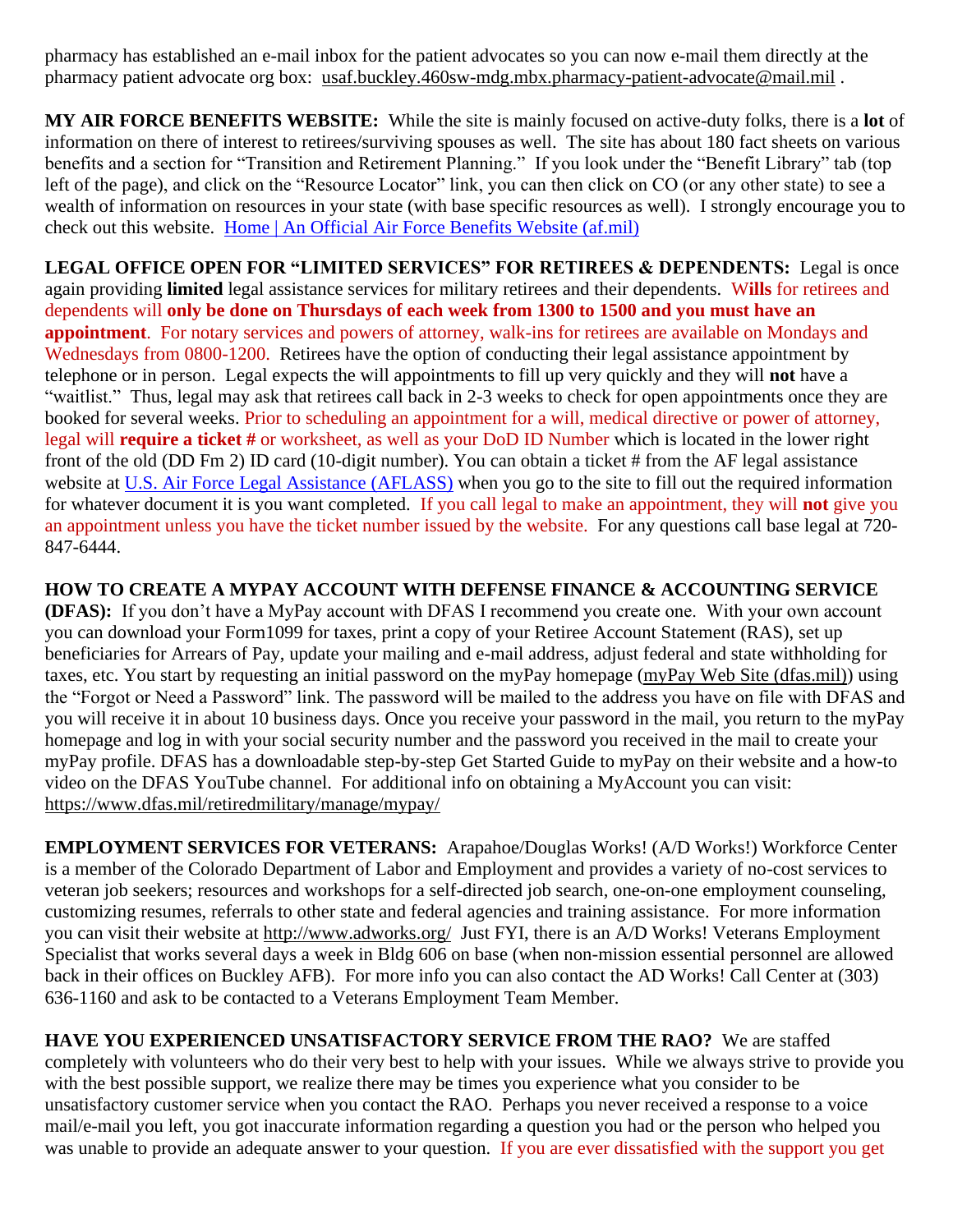from the RAO please contact the RAO Director to discuss the situation. The best way to reach me is via my home e-mail - [elkfive@centurylink.net.](mailto:elkfive@centurylink.net)

**DENVER VA REGIONAL BENEFITS OFFICE HOURS & LOCATIONS:** *Do you have a question about your VA Benefits? Compensation Claim, Pension Claim, Aid and Attendance, Appeals, survivor and burial benefits, Home Loans, Employment, or Education*  The *VBA* Office in the Rocky Mountain Regional VA Medical Center is holding office hours: Office Hours: Monday - Friday, 8:30 a.m. to 4 p.m. (last appt. at 3:30 p.m.) Phone: [\(800\) 827-1000](https://www.google.com/search?source=hp&ei=1bIFXOnJLePk8APkxJfIDw&q=denver+va+regional+benefits+office+phone+number&oq=Denver+va+regional+benef&gs_l=psy-ab.1.1.0i22i30l4.1057.7073..9944...0.0..0.148.2902.2j23......0....1..gws-wiz.....0..0j0i131j0i10.2DXy9-Yewu0) Location: Rocky Mountain Regional VA Medical Center Veterans Benefits Administration (VBA) 1700 North Wheeling Street Aurora, CO 80045 Sign up to meet with a counselor in the Pharmacy waiting room.

 We also have a Veterans Affairs Office on Buckley SFB in Bldg 606 with Benefits Advisors (Mr Tyrone Groce & Ms Deloris Evans) who can normally be reached at 720-847-4838 from Mon-Fri 0800 - 1600.

**LIFE CHANGING EVENT? KEEP DFAS INFORMED**: Ensuring your retired pay comes to you accurately and on time is the primary goal at DFAS. To do this, they need your help to keep your account up to date. *Keeping your account up to date includes making sure your mailing address, banking information, allotments, tax withholding status, and your beneficiary choices are current. Be sure to report any c*hange of life events as soon as they happen. These life-changing events include:

- Marriage
- Divorce
- Death of a spouse or child
- Birth or adoption of a child

Some changes, especially those regarding SBP, have a one-year time limit, so it is very important that DFAS is notified of life-changing events when they happen. When you notify them, be sure to include supporting documents, such as birth or marriage certificates. Keeping your contact information updated is also key to staying informed. DFAS occasionally sends out correspondence regarding changes in the law that affect your pay, and a new Retired Account Statement (RAS) is sent when your net pay changes (unless you are on *myPay* where the new RAS is available online). If your mailing address is not correct and you are not on *myPay*, they have no way of notifying you about changes. The easiest way to stay up to date is to use *myPay*. You can use *myPay* to change your mailing address, your direct deposit information, Survivor Benefit Plan (SBP) coverage, certain allotments and your tax withholding status. You can create a myPay account at <https://mypay.dfas.mil/>

#### **Reporting the Death of a Retiree**

Do your loved ones know who to contact in the event of your death? Casualty Assistance Representatives (CARs) stand ready to lend a hand with your casualty assistance needs. Call them for an appointment to talk about what you should have ready for your loved ones in the event of your passing. If you are not sure who your AF Casualty Assistance Representative (CAR) is, you can call 877-353-6807, enter your zip code, and you will be automatically transferred to the base CAR responsible for your area.

Buckley SFB Casualty Assistance Office (Loretta Lopez) - CAR/SBP Rep .... 720-847-6946